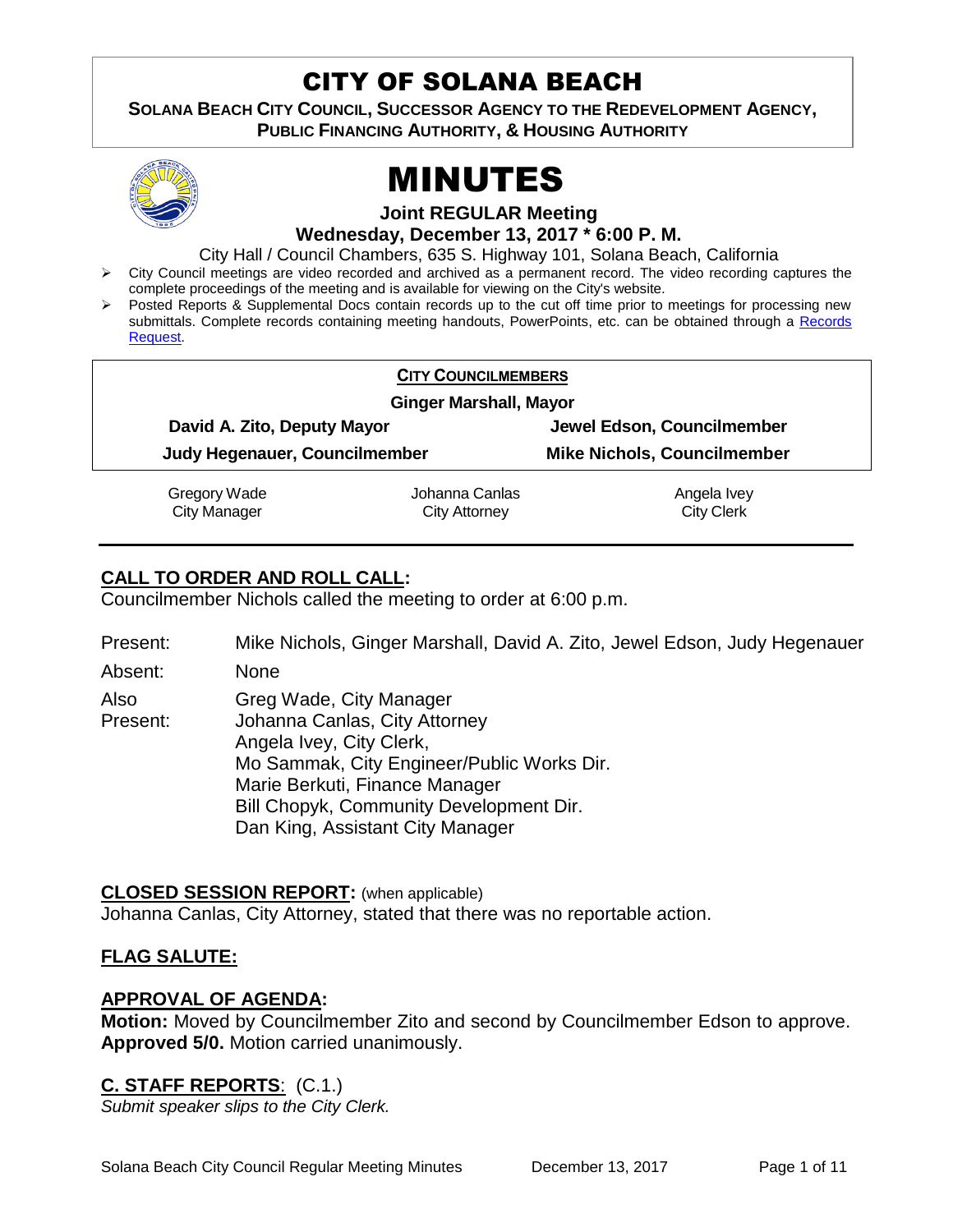# **C.1. Annual Mayoral Rotation: Mayor / Deputy Mayor Appointments.** (File 0430-20)

Recommendation: That the City Council

- 1. Nominate and Appoint the 2018 Mayor and Deputy Mayor for a term of December 13, 2017 to December 12, 2018.
	- a. Mayor calls for a nomination of a new Mayor. Call for the vote.

**Motion:** Moved by Councilmember Edson and second by Councilmember Hegenauer to appoint Ginger Marshall as Mayor. **Approved 5/0.** Motion carried unanimously.

> b. Newly appointed Mayor calls for nomination of a Deputy Mayor. Call for the vote.

**Motion:** Moved by Councilmember Edson and second by Mayor Marshall to appoint David Zito as Deputy Mayor. **Approved 5/0.** Motion carried unanimously.

#### [Item C.1. Report \(click here\)](https://solanabeach.govoffice3.com/vertical/Sites/%7B840804C2-F869-4904-9AE3-720581350CE7%7D/uploads/Item_C.1._Report_(click_here)_-_12-13-17.pdf)

*Posted Reports & Supplemental Docs contain records up to the cut off time, prior to the start of the meeting, for processing new submittals. The final official record containing handouts, PowerPoints, etc. can be obtained through a Records Request to the City Clerk's Office.*

Mayor Marshall recessed the meeting at 6:12 p.m. for a break and reconvened at 6:24 p.m.

# **ORAL COMMUNICATIONS:** NONE

This portion of the agenda provides an opportunity for members of the public to address the City Council on items relating to City business and not appearing on today's agenda by submitting a speaker slip (located on the back table) to the City Clerk. Comments relating to items on this evening's agenda are taken at the time the items are heard. Pursuant to the Brown Act, no action shall be taken by the City Council on public comment items. Council may refer items to the City Manager for placement on a future agenda. The maximum time allotted for each presentation is THREE MINUTES (SBMC 2.04.190). Please be aware of the timer light on the Council Dais.

#### **COUNCIL COMMUNITY ANNOUNCEMENTS / COMMENTARY:**

*An opportunity for City Council to make brief announcements or report on their activities. These items are not agendized for official City business with no action or substantive discussion.* 

# **A. CONSENT CALENDAR:** (Action Items) (A.1. - A.5.)

Items listed on the Consent Calendar are to be acted in a single action of the City Council unless pulled for discussion. Any member of the public may address the City Council on an item of concern by submitting to the City Clerk a speaker slip (located on the back table) before the Consent Calendar is addressed. Those items removed from the Consent Calendar by a member of the Council will be trailed to the end of the agenda, while Consent Calendar items removed by the public will be discussed immediately after approval of the Consent Calendar.

#### **A.1. Register Of Demands.** (File 0300-30)

Recommendation: That the City Council

#### 1. Ratify the list of demands for October 28, 2017 through November 24, 2017. [Item A.1. Report \(click here\)](https://solanabeach.govoffice3.com/vertical/Sites/%7B840804C2-F869-4904-9AE3-720581350CE7%7D/uploads/Item_A.1._Report_(click_here)_-_12-13-17.pdf)

*Posted Reports & Supplemental Docs contain records up to the cut off time, prior to the start of the meeting, for processing new submittals. The final official record containing handouts, PowerPoints, etc. can be obtained through a Records Request to the City Clerk's Office.* **Motion:** Moved by Councilmember Edson and second by Mayor Marshall to approve. **Approved 5/0.** Motion carried unanimously.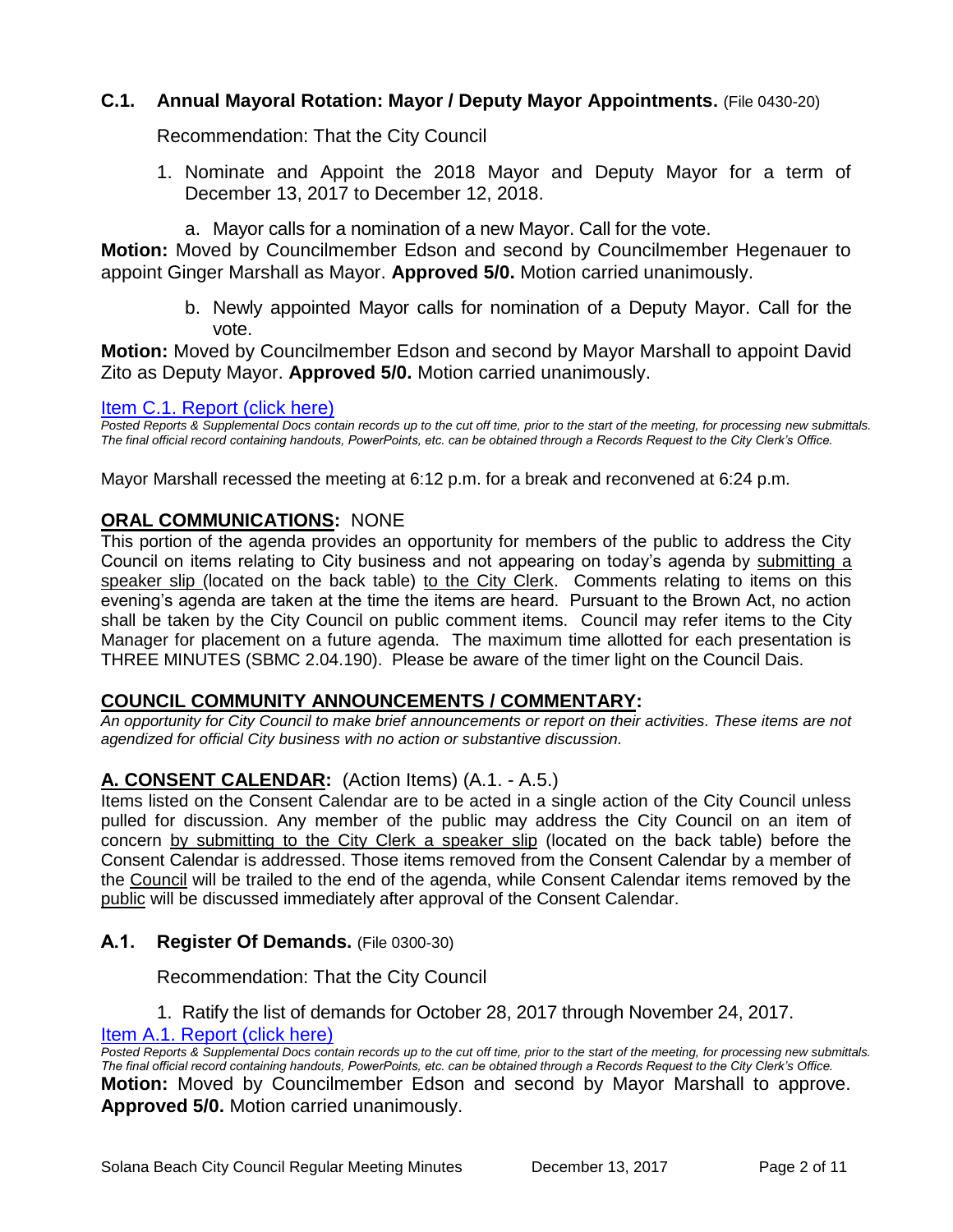# **A.2. General Fund Adopted Budget for Fiscal Year 2017-2018 Changes.** (File 0330-30)

Recommendation: That the City Council

1. Receive the report listing changes made to the Fiscal Year 2017-2018 General Fund Adopted Budget.

[Item A.2. Report \(click here\)](https://solanabeach.govoffice3.com/vertical/Sites/%7B840804C2-F869-4904-9AE3-720581350CE7%7D/uploads/Item_A.2._Report_(click_here)_-_12-13-17.pdf)

*Posted Reports & Supplemental Docs contain records up to the cut off time, prior to the start of the meeting, for processing new submittals. The final official record containing handouts, PowerPoints, etc. can be obtained through a Records Request to the City Clerk's Office.* **Motion:** Moved by Councilmember Edson and second by Mayor Marshall to approve. **Approved 5/0.** Motion carried unanimously.

#### **A.3. Underground Utility District along Nardo, Granados, Rios, Corto, Lirio, Palmitas and Via de Vista.** (File 1010-90)

Recommendation: That the City Council

1. Adopt **Resolution 2017-158**, approving the payment to SDG&E of \$53,710 from the City's share of CPUC Rule 20A funds in seed money to cover the design costs for the preparation of preliminary plans and preliminary cost estimate by SDG&E for the Nardo/Granados/Rios Underground Utility District that would include properties along Nardo Avenue, South Granados Avenue, South Rios Avenue, Corto Street, Lirio Street, Palmitas Street and Via de Vista.

#### [Item A.3. Report \(click here\)](https://solanabeach.govoffice3.com/vertical/Sites/%7B840804C2-F869-4904-9AE3-720581350CE7%7D/uploads/Item_A.3._Report_(click_here)_-_12-13-17.pdf)

*Posted Reports & Supplemental Docs contain records up to the cut off time, prior to the start of the meeting, for processing new submittals. The final official record containing handouts, PowerPoints, etc. can be obtained through a Records Request to the City Clerk's Office.* **Motion:** Moved by Councilmember Edson and second by Mayor Marshall to approve. **Approved 5/0.** Motion carried unanimously.

#### **A.4. Residential Solid Waste Management Agreement.** (File 1030-15)

Recommendation: That the City Council

- 1. Adopt **Resolution 2017-170** authorizing the assignment of the residential solid waste management Franchise Agreement from Coast Waste Management to EDCO Waste and Recycling Services; and
- 2. Authorize the City Manager to negotiate a new comprehensive Franchise Agreement with EDCO for consideration by Council at a future Council meeting.

[Item A.4. Report \(click here\)](https://solanabeach.govoffice3.com/vertical/Sites/%7B840804C2-F869-4904-9AE3-720581350CE7%7D/uploads/Item_A.4._Report_(click_here)_-_12-13-17.pdf)

*Posted Reports & Supplemental Docs contain records up to the cut off time, prior to the start of the meeting, for processing new submittals. The final official record containing handouts, PowerPoints, etc. can be obtained through a Records Request to the City Clerk's Office.* **Motion:** Moved by Councilmember Edson and second by Mayor Marshall to approve. **Approved 5/0.** Motion carried unanimously.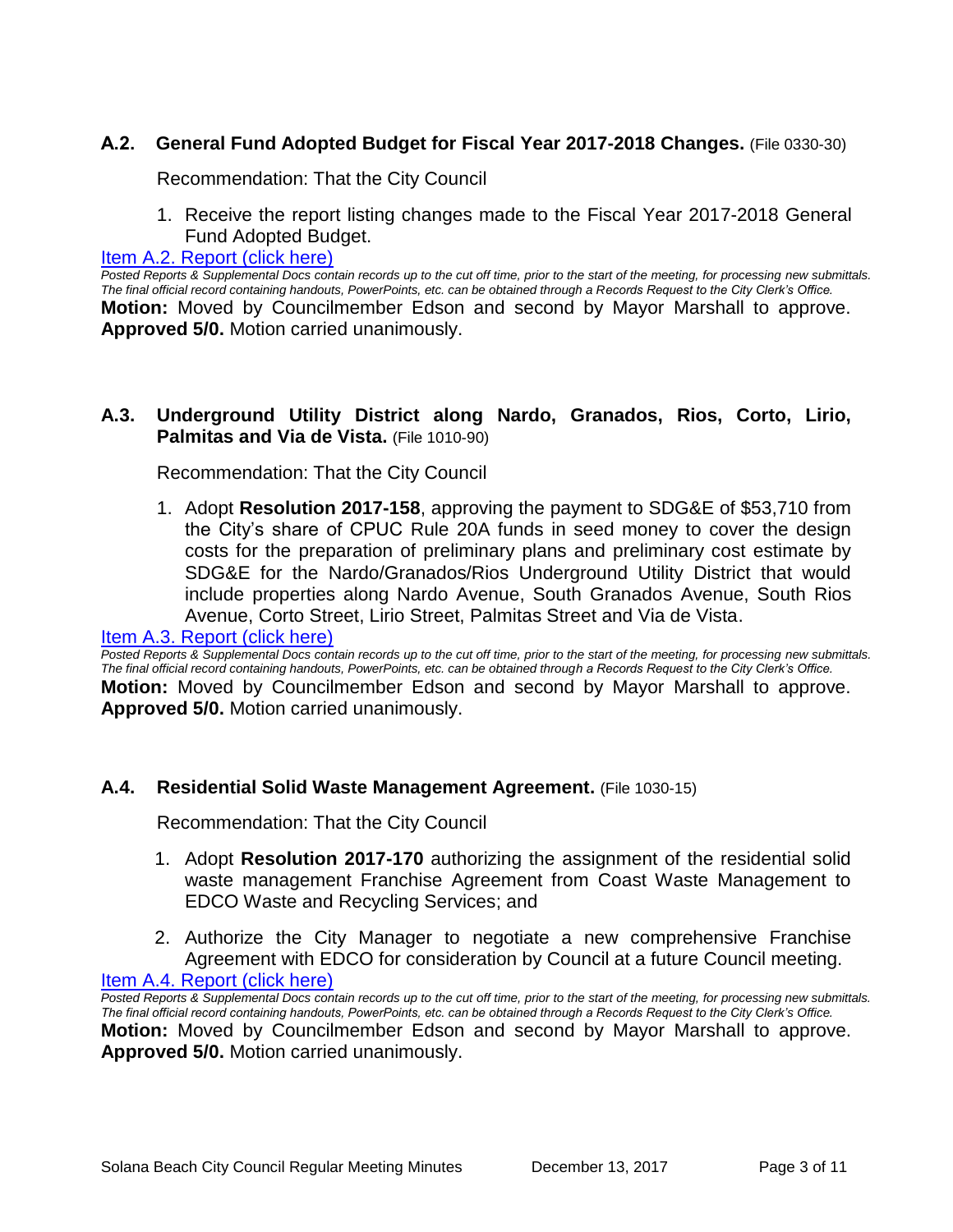*This item was pulled by a public speaker.*

#### **A.5. Community Grant Program Awards.** (File 0330-25)

Recommendation: That the City Council

1. Adopt **Resolution 2017-171** authorizing the funding for all community grant applicants for financial assistance under the Fiscal Year 2017-18 Community Grant Program.

[Item A.5. Report \(click here\)](https://solanabeach.govoffice3.com/vertical/Sites/%7B840804C2-F869-4904-9AE3-720581350CE7%7D/uploads/Item_A.5._Report_(click_here)_-_12-13-17.PDF)

*Posted Reports & Supplemental Docs contain records up to the cut off time, prior to the start of the meeting, for processing new submittals. The final official record containing handouts, PowerPoints, etc. can be obtained through a Records Request to the City Clerk's Office.*

Greg Wade, City Manager, introduced the item.

Rebecca Hill stated that she was with the American Association of University Women and coordinated the Tech Trak science and math week long camp held at San Diego State University for seventh grade girls who showed interest in stem careers at a cost of approximately \$900 per person.

Councilmember Zito and Ms. Hill discussed that the organization would accept the condition that funding from the City would be focused to economically disadvantaged children.

Deanna Wolf thanked Council for the award to Casa de Amistad, that funding had supported 20 recent graduating seniors with 10 of them submitting U.C. applications to UC schools for next fall, and applicants' interests included computer programming, nursing, engineering, and kinesiology.

**Motion:** Moved by Deputy Mayor Zito and second by Councilmember Edson to approve the allocation, condition the American Association of University Women to fund economically disadvantaged children, and to fund the additional \$3,000 from reserves. **Approved 5/0.** Motion carried unanimously.

| Total                                         | \$48,000 |
|-----------------------------------------------|----------|
| Solana Beach Civic and Historical Society     | \$5,000  |
| <b>Reality Changers</b>                       | \$5,000  |
| North County Immigration & Citizenship Center | \$5,000  |
| <b>North Coast Repertory Theatre</b>          | \$5,000  |
| La Colonia de Eden Gardens                    | \$5,000  |
| <b>Community Resource Center</b>              | \$5,000  |
| Casa De Amistad                               | \$5,000  |
| Boys and Girls Club of San Dieguito           | \$5,000  |
| Assistance League Rancho San Dieguito         | \$3,000  |
| American Association of University Women      | \$5,000  |

#### **C. STAFF REPORTS**: (C.2.)

*Submit speaker slips to the City Clerk.*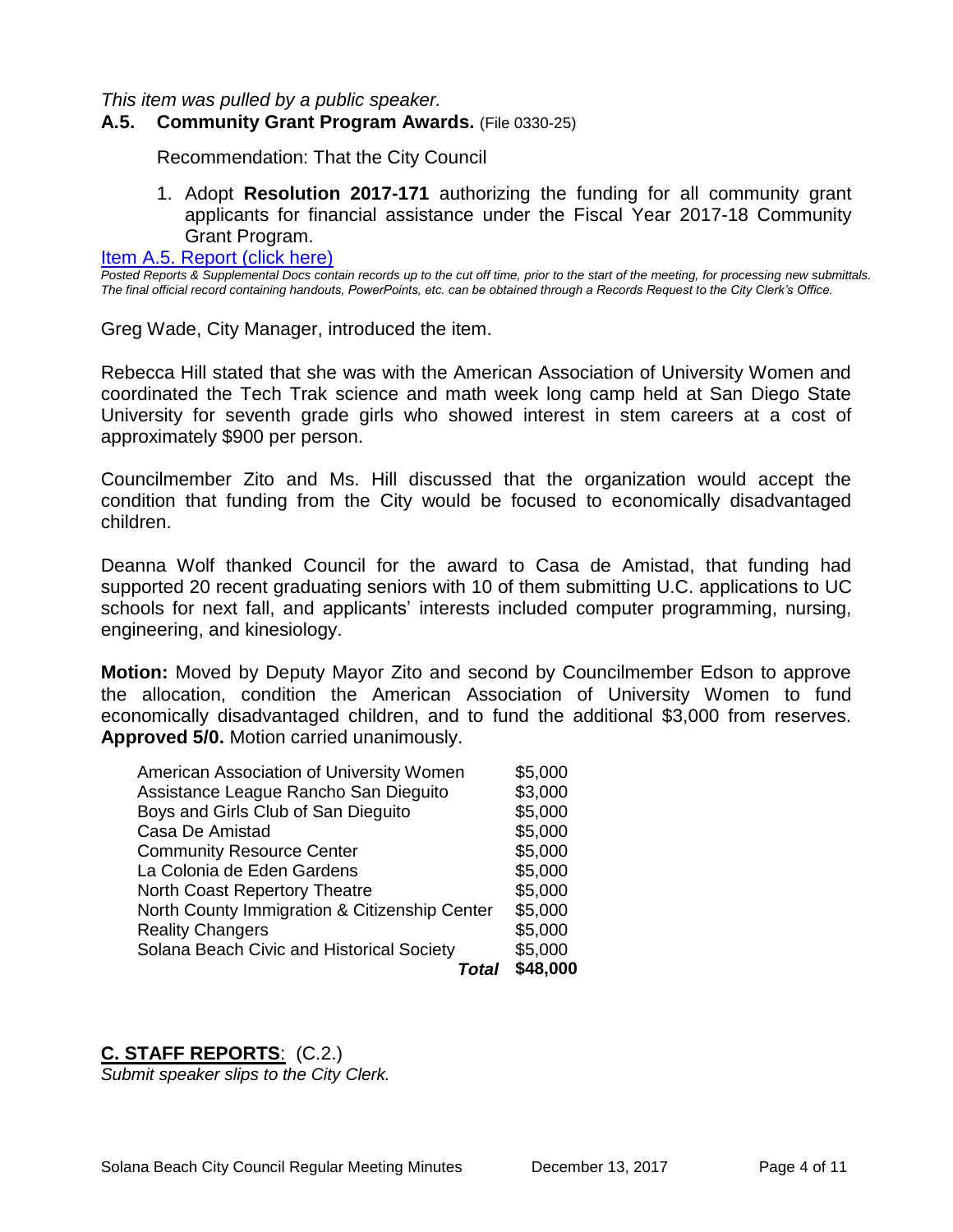# **C.2. Comprehensive Annual Financial Report (CAFR) for Fiscal Year 2016-17.** (File 0310-22)

Recommendation: That the City Council

- 1. Accept and file the City of Solana Beach Comprehensive Annual Financial Report (CAFR) for the fiscal year July 1, 2016 – June 30, 2017.
- 2. Accept and file the Communication of Internal Control related matters identified in an Audit letter.
- 3. Accept and file the Independent Accountants' Report on Agreed-Upon Procedures Applied to Appropriations Limit Worksheets letter.
- 4. Accept and file the Auditor's Communication with those charged with Governance letter.
- 5. Accept and file the Report on Compliance for the Housing Successor.

# [Item C.2. Report \(click here\)](https://solanabeach.govoffice3.com/vertical/Sites/%7B840804C2-F869-4904-9AE3-720581350CE7%7D/uploads/Item_C.2._Report_(click_here)_-_12-13-17.pdf)

*Posted Reports & Supplemental Docs contain records up to the cut off time, prior to the start of the meeting, for processing new submittals. The final official record containing handouts, PowerPoints, etc. can be obtained through a Records Request to the City Clerk's Office.*

Greg Wade, City Manager, introduced the item

Marie Berkuti, Finance Manager, presented a PowerPoint (on file)

Brian Gruber, LSL, presented a PowerPoint (on file).

Deputy Mayor Zito and Mr. Gruber discussed appropriate contingency reserves that the minimum standard guideline was 15%, the City was at 17% which was average, that some cities do establish higher contingencies, that it was a balance of current and anticipated expenditures, that there had been no significant issues, and suggestions had been made and enacted and some were an ongoing process.

**Motion:** Moved by Deputy Mayor Zito and second by Councilmember Edson to approve. **Approved 5/0.** Motion carried unanimously.

# **B. PUBLIC HEARINGS:** (B.1. – B.4.)

This portion of the agenda provides citizens an opportunity to express their views on a specific issue as required by law after proper noticing by submitting a speaker slip (located on the back table) to the City Clerk. After considering all of the evidence, including written materials and oral testimony, the City Council must make a decision supported by findings and the findings must be supported by substantial evidence in the record. An applicant or designees for a private development/business project, for which the public hearing is being held, is allotted a total of fifteen minutes to speak, as per SBMC 2.04.210. A portion of the fifteen minutes may be saved to respond to those who speak in opposition. All other speakers have three minutes each. Please be aware of the timer light on the Council Dais.

#### **B.1. Public Hearing: 201 Lomas Santa Fe, Applicant: AT&T Mobility, Case 17-17-15.** (File 0610-60)

Recommendation: That the City Council

1. Conduct the Public Hearing: Open the Public Hearing, Report Council disclosures, Receive public testimony, Close the Public Hearing.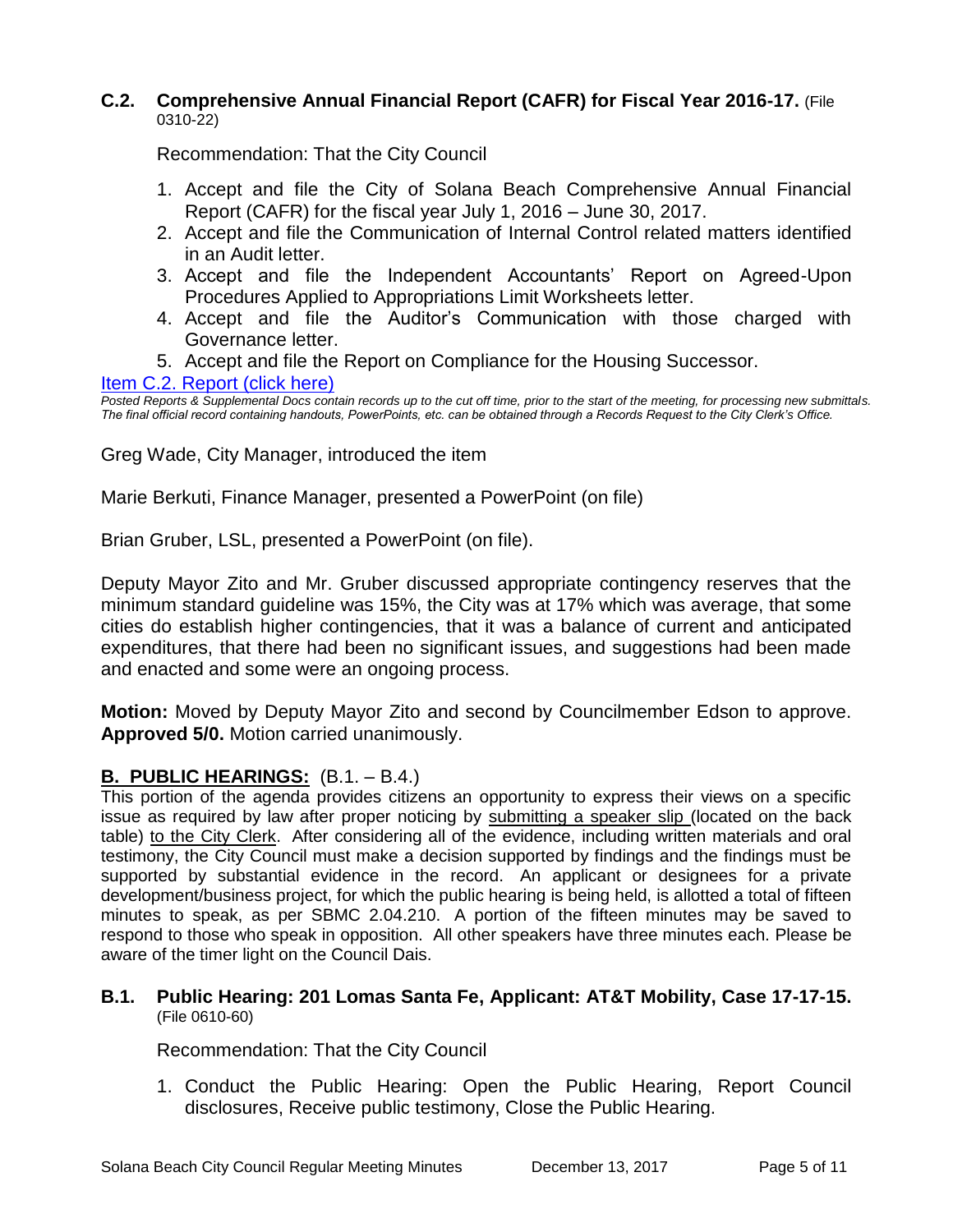- 2. Find the project exempt from the California Environmental Quality Act pursuant to Section 15301 of the State CEQA Guidelines; and
- 3. Adopt **Resolution 2017-167** conditionally approving a Conditional Use Permit (CUP), Development Review Permit (DRP) and Structure Development Permit (SDP) for a new Wireless Cell Facility (WCF) and associated equipment located on the roof of an existing commercial office building at 201 Lomas Santa Fe, Solana Beach.

[Item B.1. Report \(click here\)](https://solanabeach.govoffice3.com/vertical/Sites/%7B840804C2-F869-4904-9AE3-720581350CE7%7D/uploads/Item_B.1._Report_(click_here)_-_12-13-17.pdf)

[Item B.1. Supplemental Documents \(12-13-17](https://solanabeach.govoffice3.com/vertical/Sites/%7B840804C2-F869-4904-9AE3-720581350CE7%7D/uploads/B.1._Supplemental_Documents_(12-13-17_updated_400pm)_-_R.pdf) updated 4:00pm)

*Posted Reports & Supplemental Docs contain records up to the cut off time, prior to the start of the meeting, for processing new submittals. The final official record containing handouts, PowerPoints, etc. can be obtained through a Records Request to the City Clerk's Office.*

Corey Andrews, Principal Planner, presented a PowerPoint (on file).

Mayor Marshall opened the public hearing.

Council disclosures.

Tim Henion, AT&T representative, said the height of the structure was the same as determined by the survey they had conducted on the project, and that the land survey called out the top of the atrium feature.

Council and applicant representative discussed that this location was the applicant's first preferred location and that Council Policy's guideline's fourth preferred location, relocating to a different location on the building would be more obtrusive or lose the beneficial coverage, that the applicant requested the fire station location but it was rejected and that a medical building on Lomas Santa Fe was approached but they were not interested, and this location was finally preferred because it was the best coverage running up Lomas Santa Fe and with a single site rather than multiple sites, that the Presbyterian Church site was reviewed but would still require an additional site to achieve the required coverage.

Discussion continued regarding achieving a less intrusive location with dual locations on the building to not block the view shed, that the architectural railing of the existing building would be impacted, and that the adjacent store location structure would be more obtrusive.

Johanna Canlas, City Attorney, stated that there was a tolling agreement that would expire January 12, 2018, that Council appeared to be struggling with making the finding that this was the least obtrusive of all proposals, and that the applicant may consider providing a different location or different illustration on the existing proposed location.

**Motion:** Moved by Councilmember Nichols and second by Councilmember Edson to close the public hearing. **Approved 5/0.** Motion carried unanimously.

**Motion:** Moved by Councilmember Nichols and second by Deputy Mayor Zito to re-open the public hearing. **Approved 5/0.** Motion carried unanimously.

Council and Applicant discussion regarding continuing the public hearing.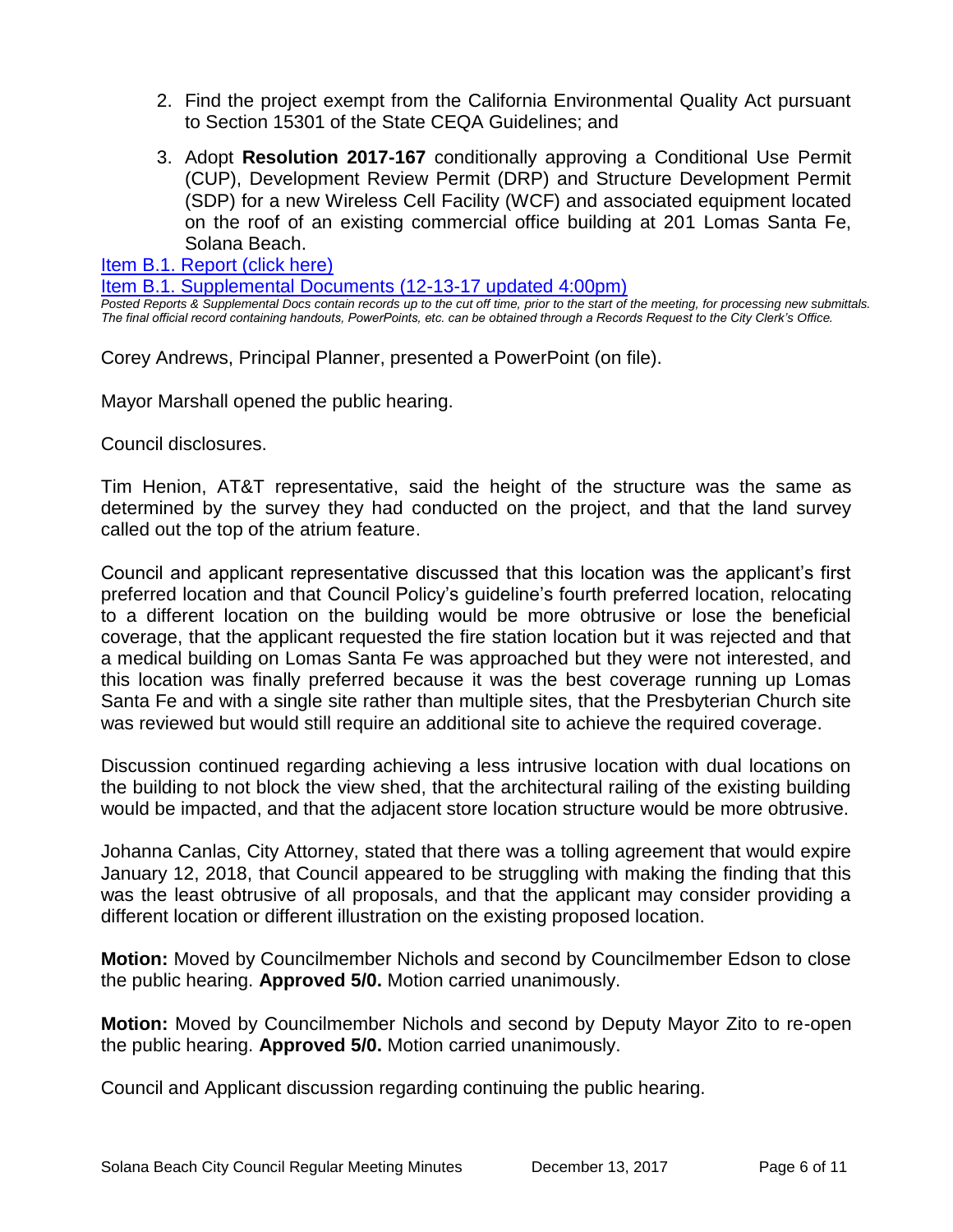**Motion:** Moved by Councilmember Nichols and second by Deputy Mayor Zito to continue the public hearing to a date certain of January 10, 2018. **Approved 5/0.** Motion carried unanimously.

# **B.2. Public Hearing: 225 Pacific Avenue, Applicants: Mark and Felicia Barr, Case 17-12-21.** (File 0600-40)

Recommendation: That the City Council

- 1. Conduct the Public Hearing: Open the public hearing, Report Council disclosures, Receive public testimony, Close the public hearing.
- 2. Find the project exempt from the California Environmental Quality Act pursuant to Section 15303 of the State CEQA Guidelines; and
- 3. If the Council can make the required findings, adopt **Resolution 2017-138**, approving the request for a Development Review Permit (DRP) and Structure Development Permit (SDP) modification for the proposed single-family residence and attached garage at 225 Pacific Avenue.

[Item B.2. Report \(click here\)](https://solanabeach.govoffice3.com/vertical/Sites/%7B840804C2-F869-4904-9AE3-720581350CE7%7D/uploads/Item_B.2._Report_(click_here)_-_12-13-17.pdf)

*Posted Reports & Supplemental Docs contain records up to the cut off time, prior to the start of the meeting, for processing new submittals. The final official record containing handouts, PowerPoints, etc. can be obtained through a Records Request to the City Clerk's Office.*

Greg Wade, City Manager, introduced the item.

Corey Andrews, Principal Planner, presented a PowerPoint (on file).

Mayor Marshall opened the public hearing.

Council disclosures.

James Chinn, applicant's representative, said that they had attempted to obtain a Coastal Commission permit 4 months ago and had just received a signed approved permit, that they ran out of time to use the City's permit based on Coastal Commission's delay, and asked for approval.

**Motion:** Moved by Deputy Mayor Zito and second by Mayor Marshall to close the public hearing. **Approved 5/0.** Motion carried unanimously.

**Motion:** Moved by Deputy Mayor Zito and second by Mayor Marshall to approve. **Approved 5/0.** Motion carried unanimously.

#### **B.3. Public Hearing: 781 E. Solana Circle, Applicant: Corsetti, Case 17-17-25.** (File 0600-40)

Recommendation: That the City Council

The proposed project meets the minimum objective requirements under the Park Del Mar Development regulations and the underlying SBMC, could be found to be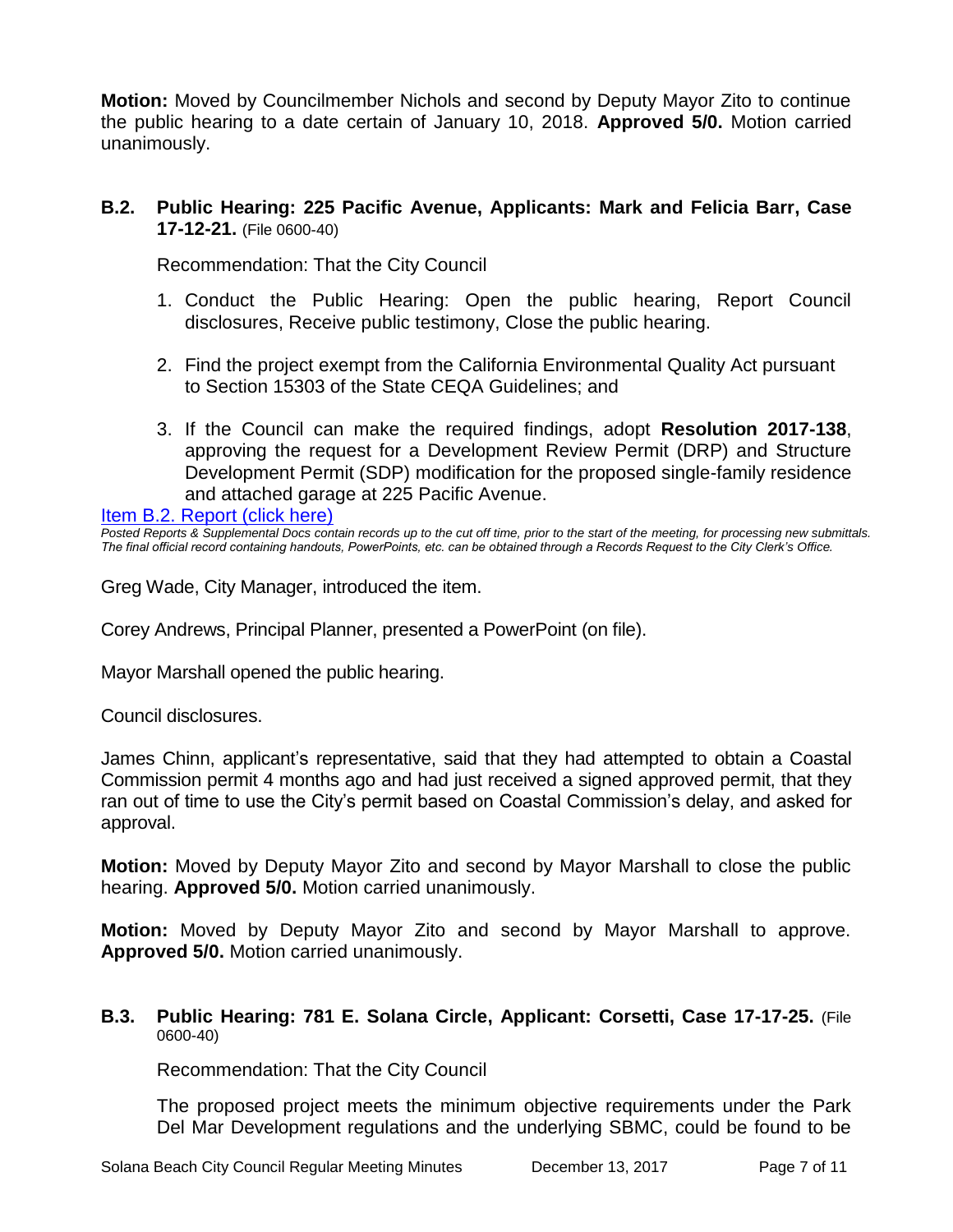consistent with the General Plan and could be found, as conditioned, to meet the discretionary findings required as discussed in this report to approve a DRP. Therefore, Staff recommends that the City Council:

- 1. Conduct the Public Hearing: Open the Public Hearing, Report Council Disclosures, Receive Public Testimony, and Close the Public Hearing.
- 2. Find the project exempt from the California Environmental Quality Act pursuant to Section 15303 of the State CEQA Guidelines; and
- 3. If the City Council makes the requisite findings and approves the project, adopt **Resolution 2017-166** conditionally approving a Development Review Permit (DRP) modification to allow for the construction of a 894 square foot addition to the existing, one-story, single-family residence and garage at 781 East Solana Circle.

#### [Item B.3. Report \(click here\)](https://solanabeach.govoffice3.com/vertical/Sites/%7B840804C2-F869-4904-9AE3-720581350CE7%7D/uploads/Item_B.3._Report_(click_here)_-_12-13-17.pdf)

*Posted Reports & Supplemental Docs contain records up to the cut off time, prior to the start of the meeting, for processing new submittals. The final official record containing handouts, PowerPoints, etc. can be obtained through a Records Request to the City Clerk's Office.*

Councilmember Edson recused herself due to property owned within 500 ft. of proximity of the project.

Corey Andrews, Principal Planner, presented a PowerPoint (on file).

Mayor Marshall opened the public hearing.

Council disclosures.

**Motion:** Moved by Deputy Mayor Zito and second by Mayor Marshall to close the public hearing. **Approved 4/0/1** (Recused: Councilmember Edson). Motion carried.

**Motion:** Moved by Deputy Mayor Zito and second by Mayor Marshall to approve. **Approved 4/0/1** (Recused: Councilmember Edson). Motion carried.

*Mayor Marshall recessed the meeting at 8:10 p.m. for a break and reconvened at 8:16 p.m.*

**B.4. Public Hearing: Introduce (1st Reading) Ordinance 484 - Solana Beach Floodplain Overlay Zone to Comply with the National Flood Insurance Program.** (File 0850-20)

Recommendation: That the City Council

- 1. Conduct the Public Hearing: Open the Public Hearing, Report Council Disclosures, Receive Public Testimony, Close the Public Hearing.
- 2. If the Council could make the findings as required under SMBC section 17.76.070, introduce **Ordinance 484** to amend the Solana Beach Floodplain Overlay Zone (Sections 17.80.020, 17.80.090 and 17.80.120) of the SBMC.

[Item B.4. Report \(click here\)](https://solanabeach.govoffice3.com/vertical/Sites/%7B840804C2-F869-4904-9AE3-720581350CE7%7D/uploads/Item_B.4._Report_(click_here)_-_12-13-17.pdf)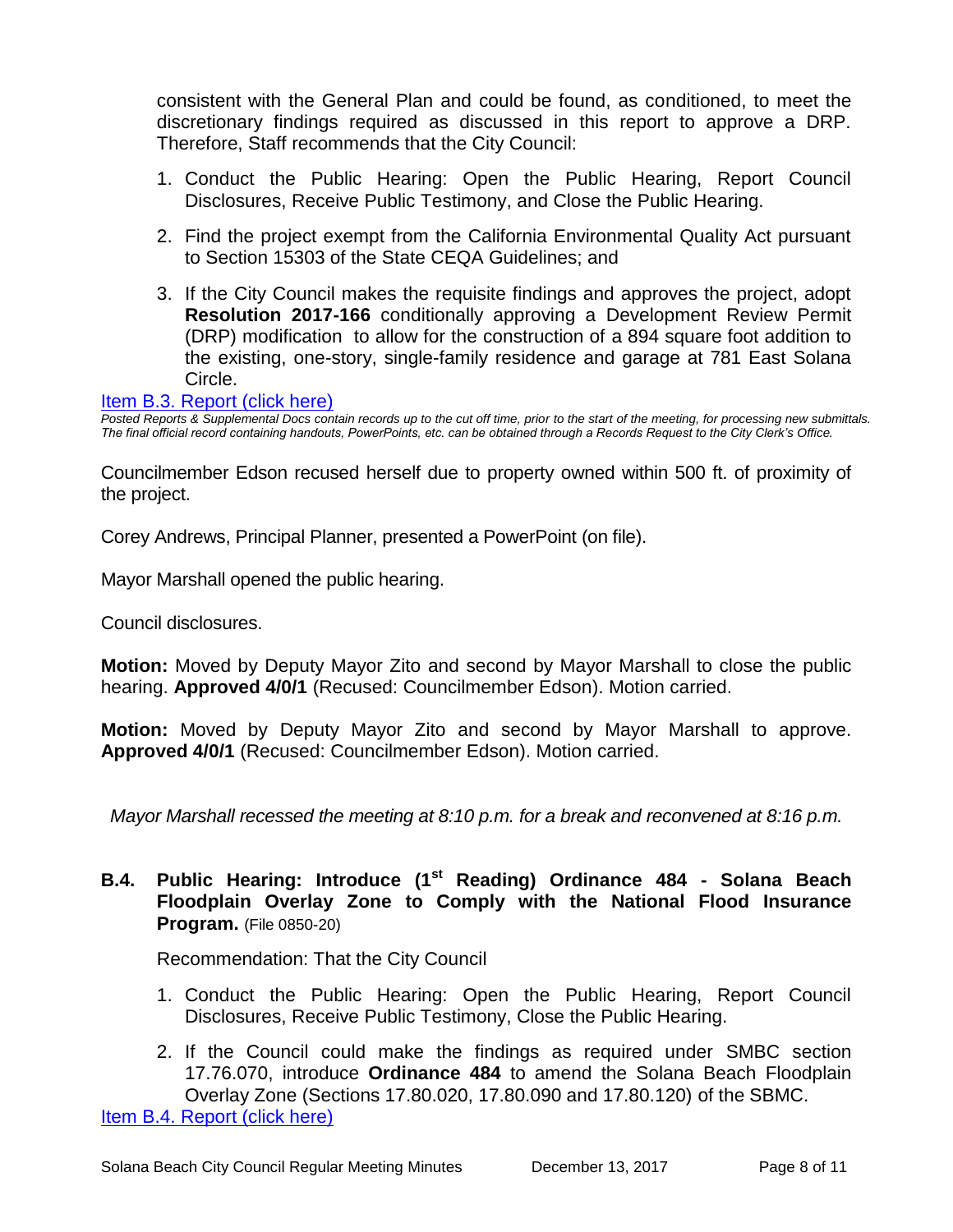*Posted Reports & Supplemental Docs contain records up to the cut off time, prior to the start of the meeting, for processing new submittals. The final official record containing handouts, PowerPoints, etc. can be obtained through a Records Request to the City Clerk's Office.*

Greg Wade, City Manager, introduced the item.

Mayor Marshall opened the public hearing.

Council Disclosures. Mayor Marshall reported that she had sold a home in the past within the project area.

**Motion:** Moved by Deputy Mayor Zito and second by Mayor Marshall to close the public hearing. **Approved 5/0.** Motion carried unanimously.

**Motion:** Moved by Deputy Mayor Zito and second by Councilmember Edson to approve. **Approved 5/0.** Motion carried unanimously.

#### **C. STAFF REPORTS**: (C.3. - C.5.)

*Submit speaker slips to the City Clerk.*

**C.3. La Colonia Skate Park.** (File 0720-30)

Recommendation: That the City Council

- 1. Provide feedback on the various design elements including:
	- a. The updated Skate Park design including signage and the donor wall;
	- b. The options for the sound wall and/or noise attenuation barrier along the northern boundary of the Skate Park;
	- c. The full mini full basketball court concepts and alignments; and

#### 2. Adopt **Resolution 2017-159**:

- a. Finding that the Project is exempt from CEQA pursuant to Section 15332 (In-fill Development Projects) of the State CEQA Guidelines.
- b. Authorizing the City Engineer to complete the design plans and specifications package and advertise for construction bids.

[Item C.3. Report \(click here\)](https://solanabeach.govoffice3.com/vertical/Sites/%7B840804C2-F869-4904-9AE3-720581350CE7%7D/uploads/Item_C.3._Report_(click_here)_-_12-13-17.pdf)

*Posted Reports & Supplemental Docs contain records up to the cut off time, prior to the start of the meeting, for processing new submittals. The final official record containing handouts, PowerPoints, etc. can be obtained through a Records Request to the City Clerk's Office.*

Greg Wade, City Manager, introduced the item.

Mo Sammak, Public Works/Engineering Dir., presented a PowerPoint (on file).

Council, Staff and Consultants discussed costs, fencing around the basketball court on some or all sides, funding gap, and sound wall options, that 100 ft. of vegetation would be needed to meet the benefits of a sound wall which would be difficult to achieve, and donor wall tiles.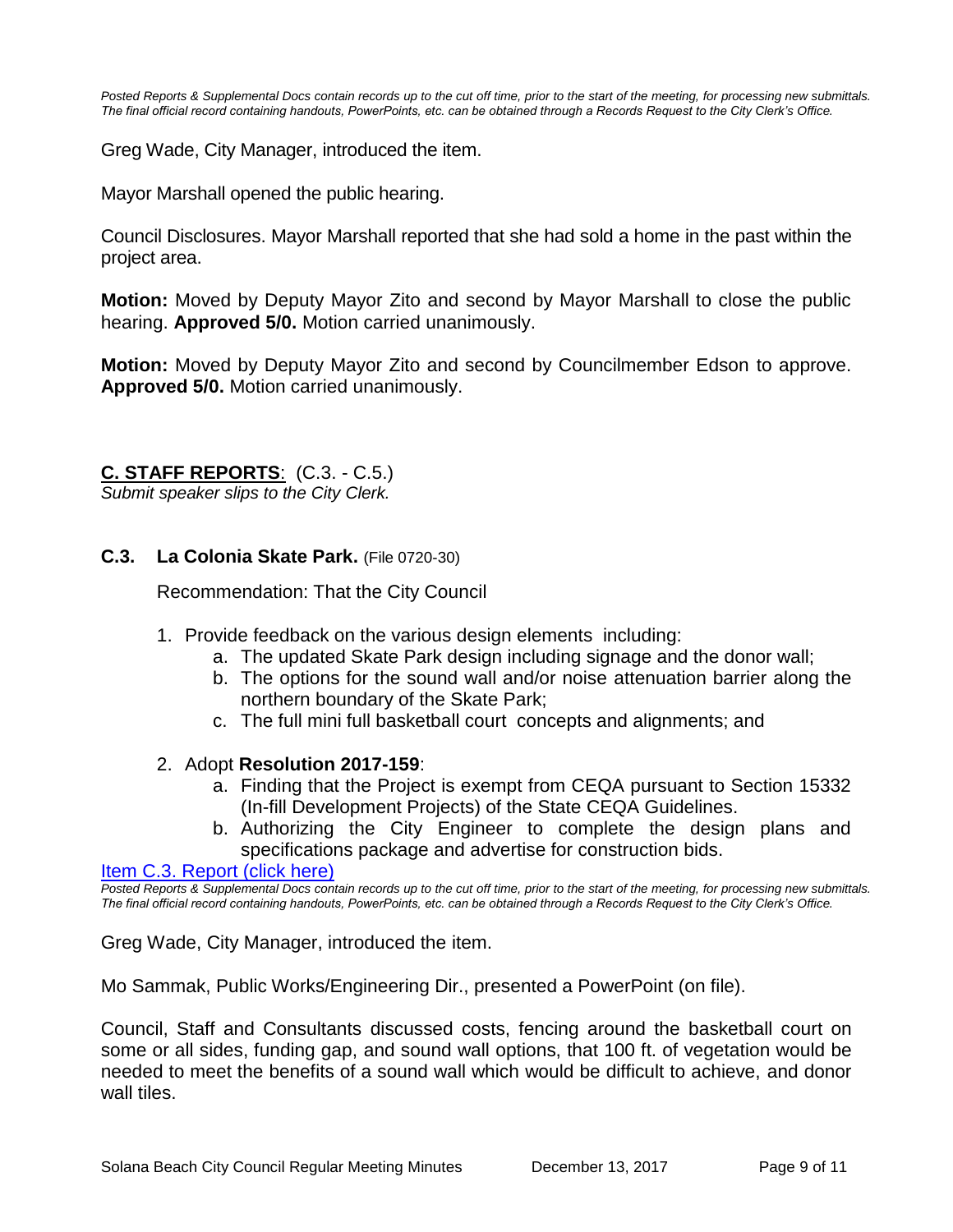Steve Ostrow stated that a new mini-full basketball court would be an upgrade from the half court located at Fletcher Cove, that replacing a half court with a mini full court would add an enhanced element to the park, that 16 or 20 ft. cage fence was for proximity to traffic which this area did not have so 4 ft. might be enough to stop the ball, that the east west design would add a dynamic to the park.

Councilmember and Consultants discussed that the court area was sunk down with significant difference in grade, that trees would have to come out and new trees would be planted, and that the slope and trees would help control balls flying out of the court.

Council and Staff discussed the dimensional differences between a half court of mini full court, that the bid could include both a half and a mini full court, and to consider including alternate bids or the entire base bid package.

**Motion:** Moved by Deputy Mayor Zito and second by Councilmember Edson to approve with feedback and direction provided with alternate bid option for the EnergiPlant or as a separate item. **Approved 5/0.** Motion carried unanimously.

# **C.4. Adopt (2nd Reading) Ordinance 483 Establishing a Community Choice Aggregation (CCA) Program.** (File 1010-40)

Recommendation: That the City Council

1. Adopt **Ordinance 483** to establish the Solana Beach CCA program.

[Item C.4. Report \(click here\)](https://solanabeach.govoffice3.com/vertical/Sites/%7B840804C2-F869-4904-9AE3-720581350CE7%7D/uploads/Item_C.4._Report_(click_here)_-_12-13-17.pdf)

*Posted Reports & Supplemental Docs contain records up to the cut off time, prior to the start of the meeting, for processing new submittals. The final official record containing handouts, PowerPoints, etc. can be obtained through a Records Request to the City Clerk's Office.*

Johanna Canlas, City Attorney, read the title of the ordinance.

Mayor Marshall stated that her position was the same as before, that clean air was great, the City was small and it would be adding another level of government, and was concerned about cost implications.

**Motion:** Moved by Councilmember Edson and second by Councilmember Nichols to approve. **Approved 4/1 (Noes: Marshall).** Motion carried.

# **C.5. Adopt (2nd Reading) Ordinance 482 Related to Minimum Average Workspace.** (File 0610-10)

*This item was pulled from this agenda, after posting, and was not heard.*